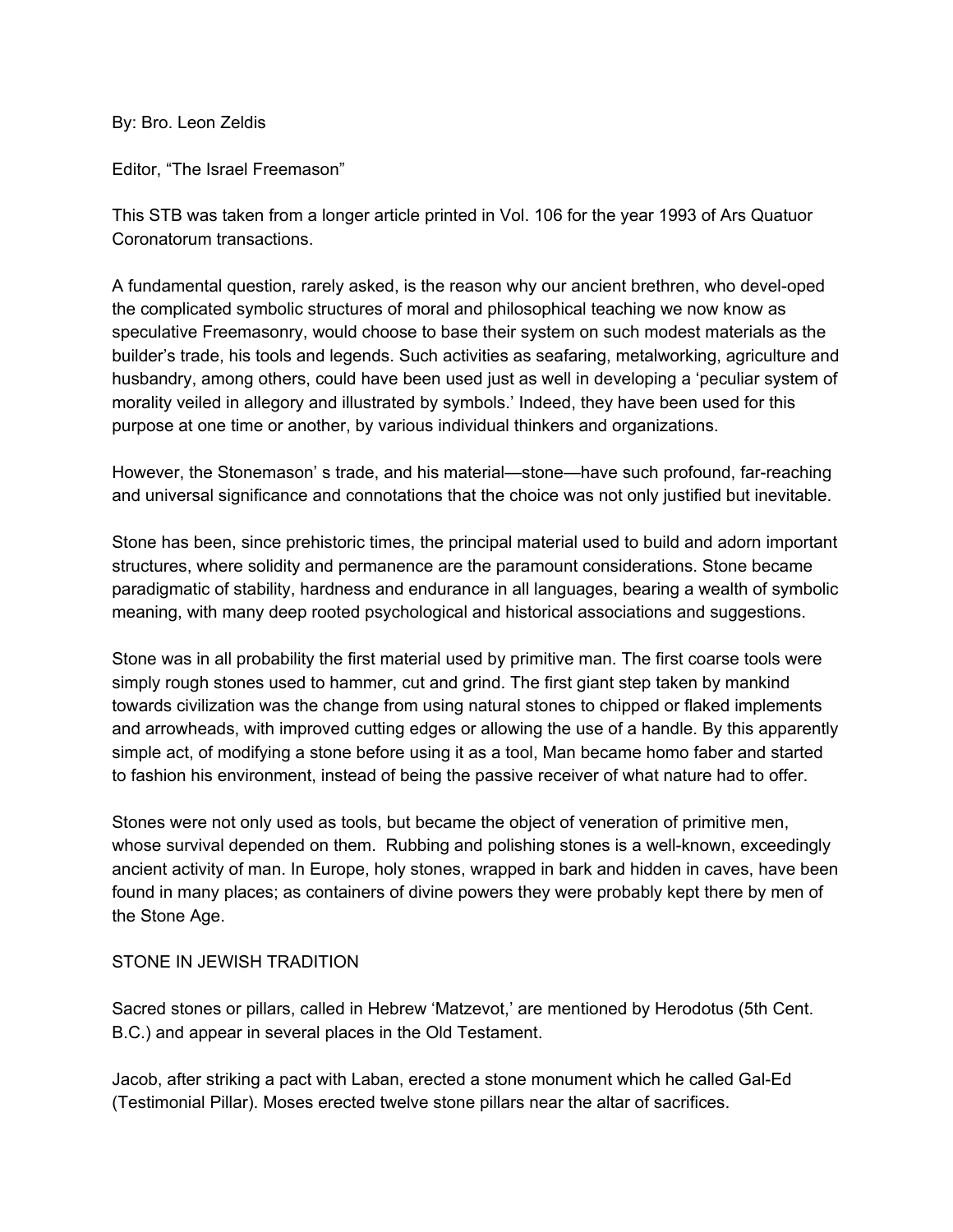After crossing the Jordan river, Joshua ordered the taking of twelve stones from the river bed, one for each tribe, setting them up in their camps and carrying them later on their shoul-ders as a memorial of the crossing on dry ground (Joshua 4). Joshua also set up twelve other stones in the middle of the river, in the place where the priests carrying the Ark of the Testimony had stood. Finally, Joshua erects at Gilgal the twelve stones he had brought from the Jordan, so that future generations would know that the Lord had done to the Jordan just what he had done to the Red Sea.

Later, Joshua built an altar on Mount Ebal, made of uncut stones, on which no iron tool had been used (Joshua 8:30-31). Finally, before dying, wrote down the Law on a large stone he set up under an oak tree in Shechem, as a wit-ness against the people of Israel should they betray their covenant (Joshua 24:26-27).

Samuel put up a stone which he called 'Eben-Ezer' (Stone of Help) after the Philistines were routed at Mizpah (I Samuel 7:12). Adoniah offered a sacrifice near the rock of Zohelet (Joyful), near the fountain of Rogel (I Kings I :9).

Jacob's ladder, which figures on the First Degree Tracing Board, is directly related to the stone pillar erected by Jacob after his dream. He had used the stone as a pillow and poured a libation of oil to consecrate the memorial (Genesis 28: 18). Jacob names 'Beth-EI', the house of God, as the place where he had his dream.

This identity of stone, human being and anthropomorphic deity throws light on the saying: 'Look to the rock from which you were cut and to the quarry whence you were hewn; look to Abraham your father and to Sarah who gave you birth' (Isaiah 51 :1-2). There is a Jewish custom, of placing a small stone over the grave one has visited. This may be connected to the Greek traveler's adding a stone to the Hermes monuments, in order to secure a safe journey.

## STONE IN CHRISTMN TRADITION

The best example of the importance of stone in Christian teachings is, of course, the case of Simon the fisherman, called Peter (Petrus—the stone) by Jesus: 'I tell you that you are Peter, and on this rock I will build my church' (Matthew 16:18).

The Pope, as linear successor to Peter, is called Holy Father. The connection between Pater (father) and Petrus (stone) is obvious. In the Hebrew language as well, the same letters forming the word 'father' (av: alef-beth) appear in the word for 'stone' (even: alef beth-noon).

In another instance, Christ himself is com-pared to a rock (1 Cor. 10:4).

A passage in the book of Revelation (2:17) mentions a white stone with a secret name writ-ten on it, which only the recipient will under-stand.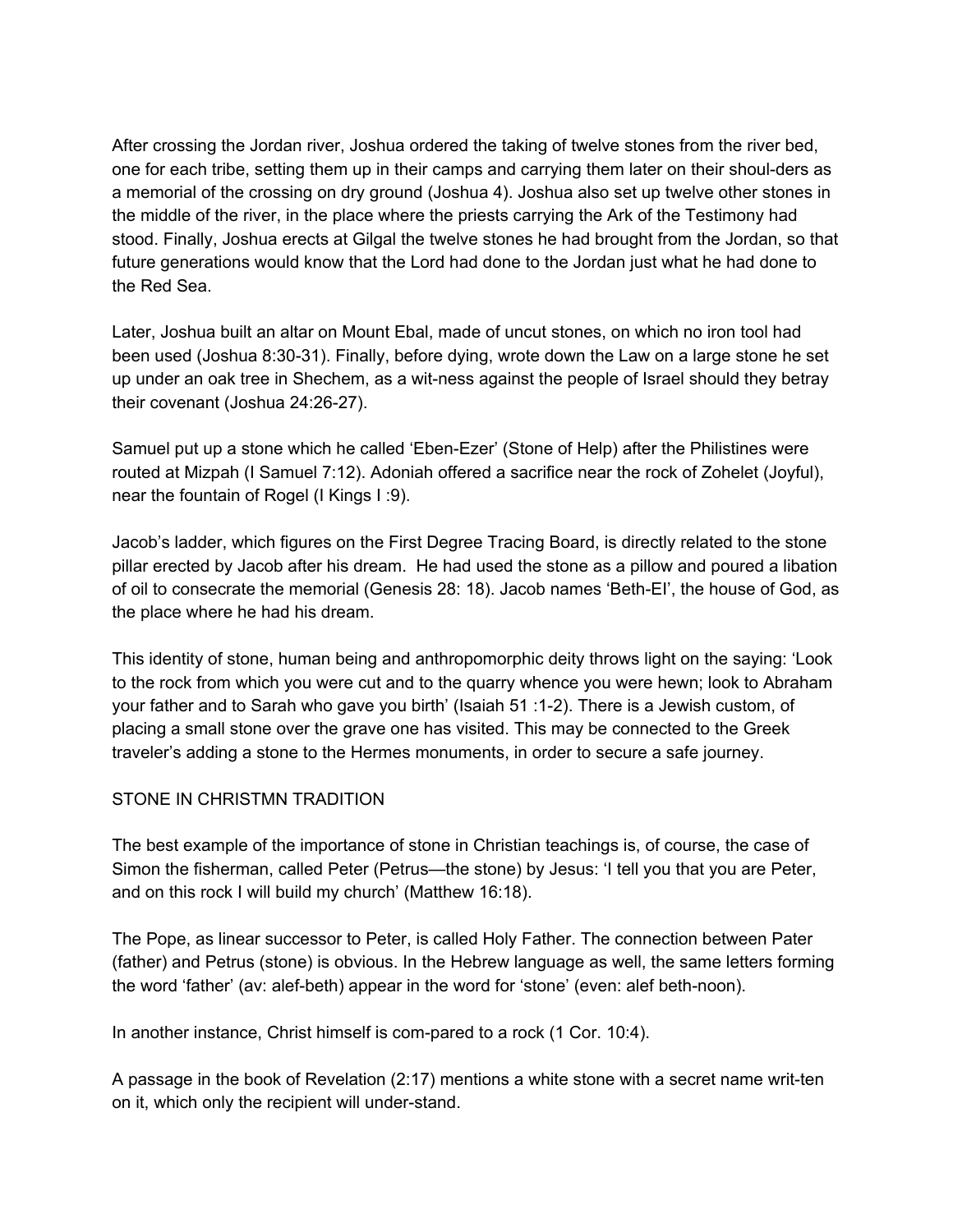## STONE IN ISLAMIC TRADITION

The central point of worship for a Muslim is the Ka'aba at Mecca. Every pious Muslim must make a pilgrimage to Mecca (the Hadj) at least once in his lifetime, making seven circumambulations around the sanctuary of the Ka'aba, the Black Stone which, according to witnesses' reports, appears to be a meteorite. The pilgrims also throw stones at pillars representing the devil, in the vicinity of Mina.

In Jerusalem, there is a stone in the Dome of the Rock, built on the spot where the Sanctum Sanctorum of the Temple is supposed to have been located, from which Muhammad is said to have jumped to heaven, mounted on 'Al Burak.'

## STONE IN MASONIC LITERATURE

In Masonic rituals and legends, stone plays a leading role. Beginning with the Entered Apprentice, who is enjoined to polish the rough stone with hammer and chisel, and culminating with the variously shaped stones appearing in the Master Mason Degree, there is hardly a ceremony in symbolic Freemasonry which is not connected in some way with stones.

After completion of the initiation ceremony, the new Brother is placed in a particular position within the Lodge and is usually told that he represents the cornerstone on which Freemasonry's spiritual Temple must be built.

In the Edinburgh Register House MS (1696), the Jewels of the Lodge include the Perpend Esler and the Broad Ovall. The first is a perpendicular ashlar, that is, a stone placed cross-wise through a wall, while the second is believed to be a corruption of a 'broached dornal,' that is, a chiseled stone.

Similar information appears in the Chetwode

Crawley MS (c. 1700): 'perpendester' and 'broked-mall.'

The Mason's work is thus described in the Dumtries No 4 MS (c. 1710): 'to work in all manner of worthy work in stone: Temple, Churches, Cloysters, Cities, Castles, Pirimides, Towers & all other worthy buildings of stone.' In the same manuscript we find a reference to the 'two pillars of stone,' one that would not sink and the other that would not burn, which held the noble art or science.

The Mason himself, as we have noted, is likened to a stone. In Robert Samber's dedicatory Preface to Long Livers, (London, 1722), we find this pithy definition: 'Ye are living stones, built up a spiritual House, who believe and rely on the chief Lapis Angularis, which the refractory and disobedient Builders disallowed..."